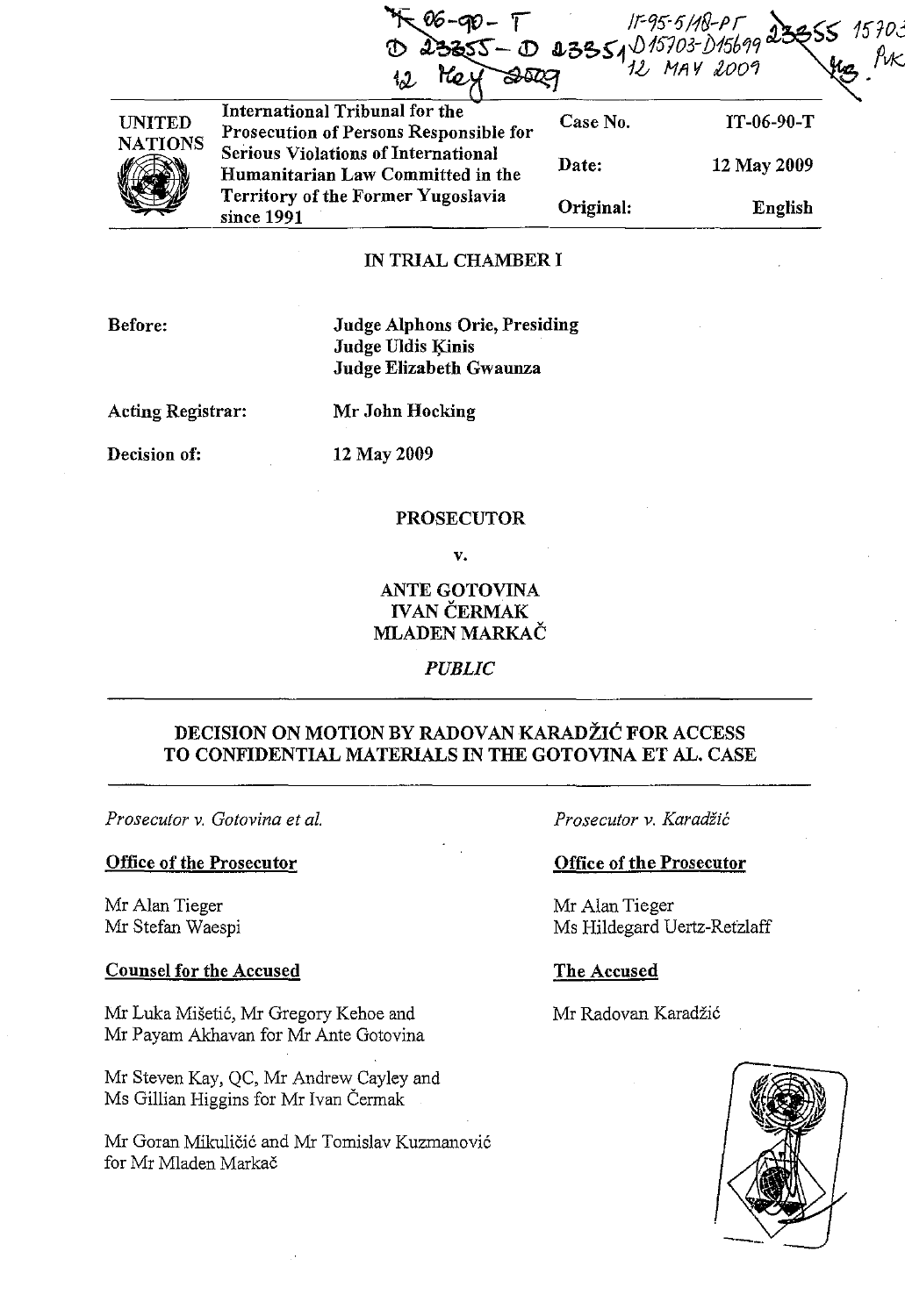$11 - 95 - 5148 - 95$ 

## **I. PROCEDURAL HISTORY**

1. On 14 April 2009, the Accused Radovan Karadžić ("Applicant") filed a motion, requesting access to confidential material from the *Gotovina et al.* case, namely access to (a) all confidential closed and private session testimony transcripts, (b) all closed session hearing transcripts, (c) all confidential exhibits; and (d) all confidential *inter partes* filings and submissions and all confidential Trial Chamber decisions.<sup>1</sup> On 28 April 2009, the Prosecution filed a response, requesting that the Motion be denied.<sup>2</sup>

## **II. SUBMISSIONS**

2. The Applicant claimed that the confidential information sought would be important for the effective investigation and preparation of his defence, and would materially assist his case.<sup>3</sup> He argued that there is an interrelation between the factual bases for the allegations against himself and those against the Accused in the *Gotovina et al.* case.4 Namely, he argued that there is a significant geographical overlap between his case and the *Gotovina et al.* case, because the indictments in both cases involve crimes that allegedly occurred in Bosnia and Herzegovina, and because the facts alleged in the *Gotovina et al.* case provide context to certain acts charged against the Applicant.<sup>5</sup> He submitted that there is also a temporal overlap between the two cases, specifying that he faces charges covering the period from 1991 to November 1995, while the temporal scope of the *Gotovina et al.* case runs from July to September 1995.<sup>6</sup> The Applicant further argued that he should be granted access to the requested materials on the basis of the principle of the equality of arms.<sup>7</sup> The Applicant assured the Chamber that he would respect all protective measures placed on him by the operation of Rule 75 of the Tribunal's Procedure and Evidence ("Rules"), should the Chamber grant his motion.<sup>8</sup> The Applicant sought disclosure of the requested material on a continuous basis, as the *Gotovina et al.* case is ongoing.<sup>9</sup>

3. The Prosecution submitted that the Applicant has misrepresented the scope of the *Gotovina et al.* case, resulting in the erroneous claim that the two cases are "exceptionally

<sup>&</sup>lt;sup>1</sup> Motion by Radovan Karadžić for Access to Confidential Materials in the *Gotovina et Al.* case, 14 April 2009 ("Motion"), paras 1, 13.

<sup>&</sup>lt;sup>2</sup> Prosecution's Response to Motion by Radovan Karadžić for Access to Confidential Materials in the Gotovina Case, 28 April 2009 ("Response"), paras 1, 14.

Motion, paras 6, 10-11, 13.

 $<sup>4</sup>$  Motion, paras 6, 9-10.</sup>

 $<sup>5</sup>$  Motion, paras 6-7, 9.</sup>

**<sup>6</sup> Motion, paras 6, 8-9.** 

 $<sup>7</sup>$  Motion, paras 6, 11.</sup>

<sup>&</sup>lt;sup>8</sup> Motion, para. 5.

<sup>&</sup>lt;sup>9</sup> Motion, para. 14.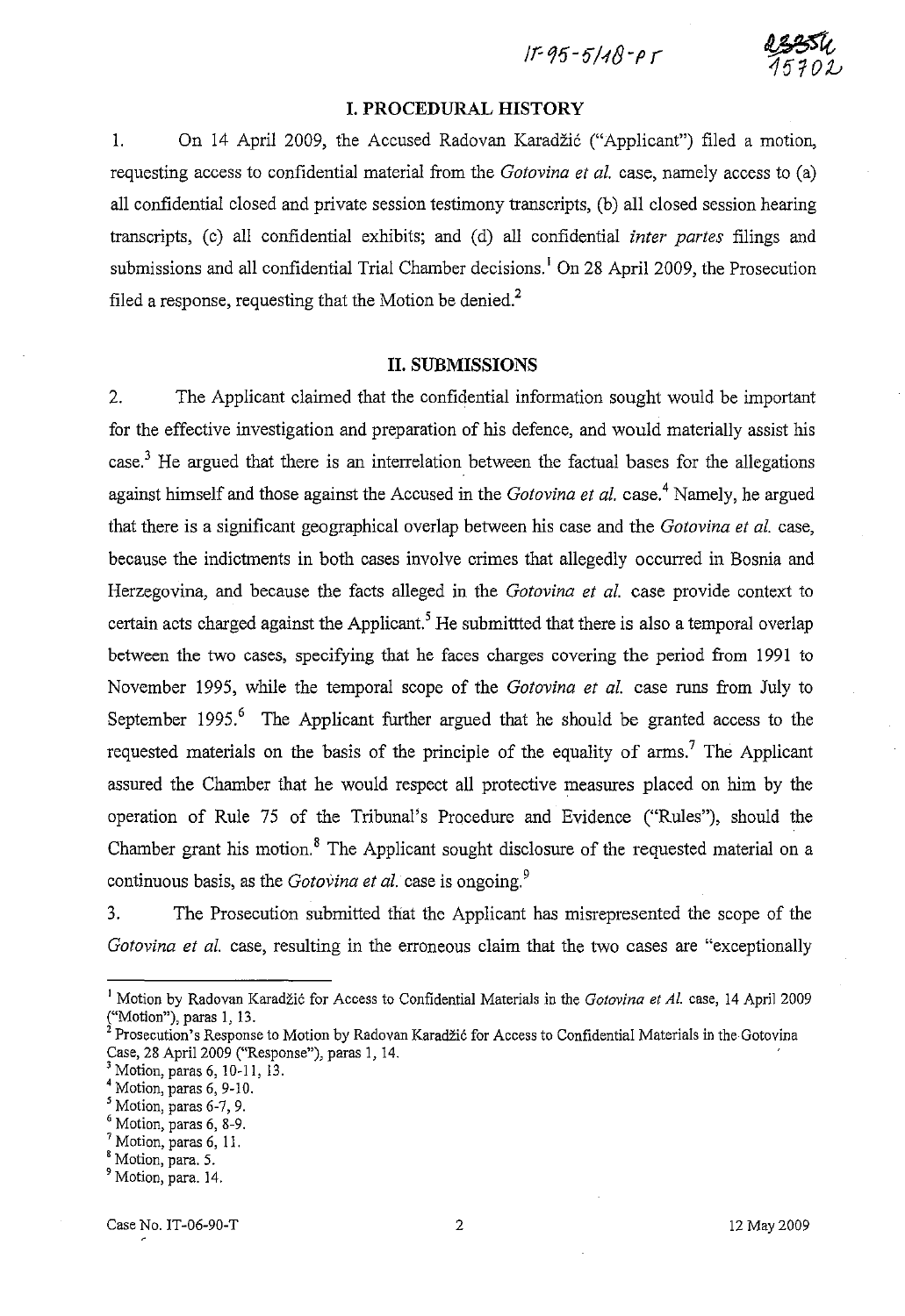# tr-95-5118-Pr **43553**

15701

intertwined".<sup>10</sup> It alleged that there is virtually no overlap between the two cases, which charge crimes carried out in different countries, at largely different times, involving different perpetrators and victims.<sup>11</sup> The Prosecution, *inter alia*, points out that the Croatian Krajina and the Bosnian Krajina are distinct geographical areas in different countries.<sup>12</sup> In any event, according to the Prosecution, mere temporal overlap between two cases does not amount to a legitimate forensic purpose.<sup>13</sup> It asserted that the Applicant failed to show a legitimate forensic purpose for his request and failed to show how the requested material could assist him in his defence.<sup>14</sup> In addition, as regards the request for access to confidential filings and decisions, the Prosecution argued that the Applicant had not substantiated his request.<sup>15</sup> The Prosecution concluded that the Applicant's request is a classic "fishing expedition".<sup>16</sup>

## **II.** APPLICABLE LAW

4. When requesting access to confidential *inter partes* material, the applicant must identify or describe the material it seeks by its general nature and show a legitimate forensic purpose for gaining access to it.<sup>17</sup> Such purpose may be established by showing the existence of a geographical and temporal nexus between the applicant's case and the case from which the material is sought.<sup>18</sup> Furthermore, the Chamber must be satisfied that there is a good chance that access to the material would materially assist the applicant in his or her case.<sup>19</sup>

5: As for material that has been provided pursuant to Rule 70 of the Rules the Prosecutor must obtain the consent of the provider before the material or its source can be disclosed to another accused before the Tribunal.<sup>20</sup> This is the case even where the Rule 70 provider has consented to the disclosure of the material in one or more prior cases.<sup>21</sup>

- <sup>11</sup> Response, paras 2, 6-9.
- <sup>12</sup> Response, para. 10.
- <sup>13</sup> Response, para. 9.
- 14 Response, paras 3, 9, II, 13.
- 15 Response, para. 12.
- **<sup>16</sup>Response, paras 3, 13.**

<sup>18</sup>*Mrk!ii6* Decision, para. 7; *Krajisnik* Decision, pp. 4-5.

<sup>20</sup>*Krajisnik* Decision, pp. 5-6.

**21 Krajisnik Decision, p. 6;** 

Case No. 1T-06-90-T 2 May 2009

<sup>10</sup> Response, paras 2, 6, 10-11.

<sup>17</sup>*Prosecutor* v. *MrkSic et al.,* Appeals Chamber, Decision on Veselin Sljivancanin's Motion Seeking Access to Confidential Material in the *Kordic and Cerkez* Case, 22 April 2008 *("Mrk!ii6* Decision"), para. 7; *Prosecutor* v. *Krajisnik,* Appeals Chamber, Decision on "Motion by Mica Stanisic for Access to All Confidential Materials in the KrajiSnik Case" *("Krajisnik* Decision"), 21 February 2007, p. 4.

**J9** *MrkSic* **Decision, para. 7;** *Krajisnik* **Decision, p. 4.**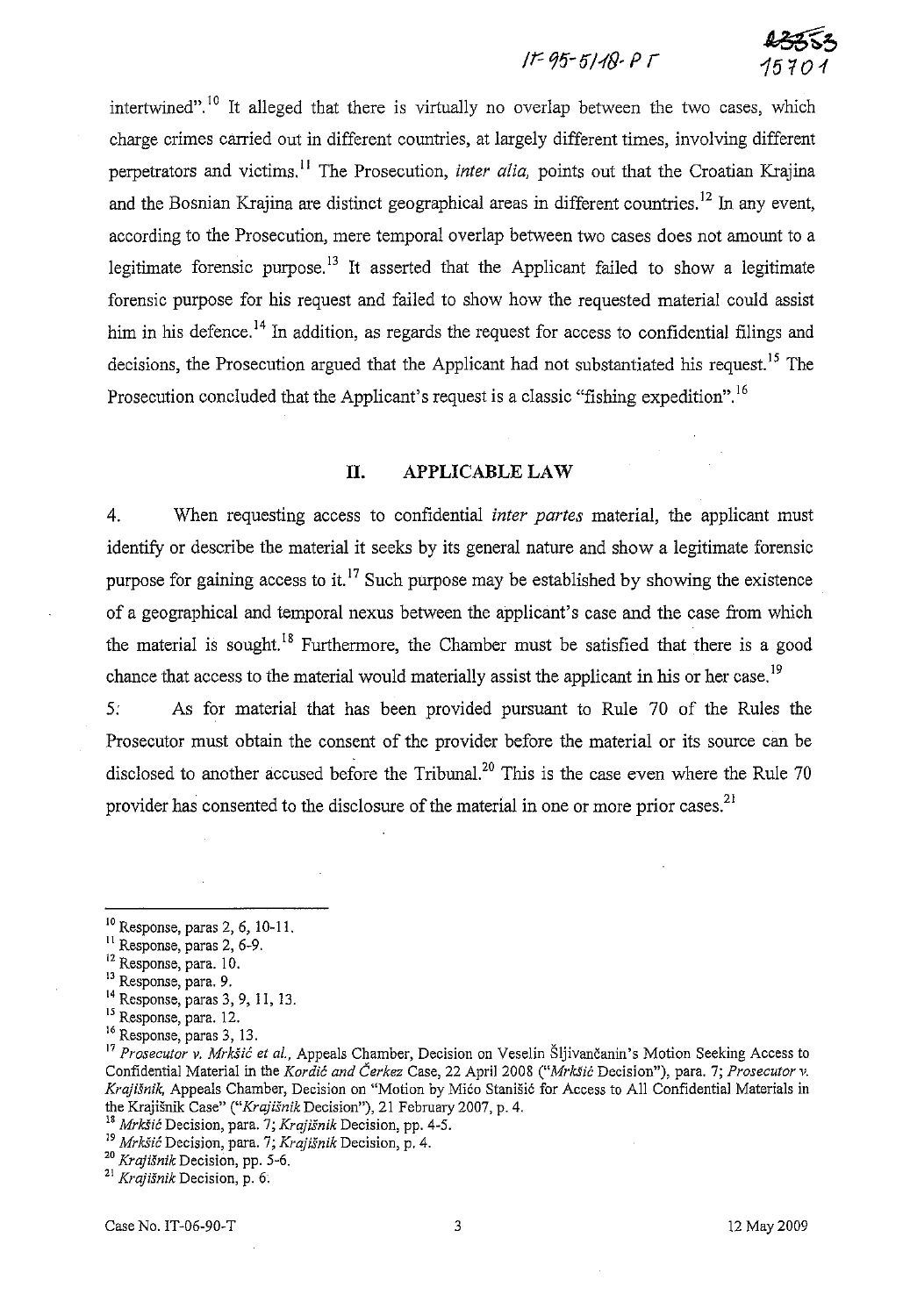## Ir-*qo-* 1f/18- *P r 15700*

 $2352$ 

6. Pursuant to Rule 75(F)(i), protective measures that have been ordered for a witness or victim in any proceedings before the Tribunal shall continue to have effect *mutatis mutandis* in any other proceedings, unless and until they are rescinded, varied or augmented.

## **III. DISCUSSION**

7. The Applicant has described the material that he seeks in general terms. However, the indictment in the *Gotovina et al.* case concerns alleged crimes against Serbs in Croatia, namely in the Krajina, not in Bosnia as submitted by the Applicant.<sup>22</sup> Only the crimes charged in Counts 2 and 3 of the *Gotovina et at.* indictment show some relation to Bosnia and Herzegovina, as these Counts charge deportation and forcible transfer of members of the Krajina Serb population from the southern portion of the Krajina to other places within and outside Croatia, *inter alia* to Bosnia and Herzegovina. In so far as this may create some contextual link between these allegations and the events charged in the *Karadžić* indictment, which are alleged to have been committed in Bosnia and Herzegovina, it is not clear to the Chamber, nor does the Applicant explain, how access to material on Krajina Serb refugees in Bosnia and Herzegovina could materially assist the Applicant in his defence. Hence, the Applicant, by merely making generalized statements, based on incorrect premises, has failed to show a sufficient geographical nexus between the cases. Missing that, the temporal overlap between the two cases that the Applicant alleges alone is insufficient to show a legitimate forensic purpose for gaining access to the requested material. The Applicant also had not made any other submissions so as to show such a legitimate forensic purpose. The Chamber furthermore is not satisfied that there is a good chance that access to the material in the *Gotovina et al.* case would materially assist the Applicant in the preparation of his defence.

<sup>&</sup>lt;sup>22</sup> Amended Joinder Indictment, 12 March 2008, paras 13, 48-53.